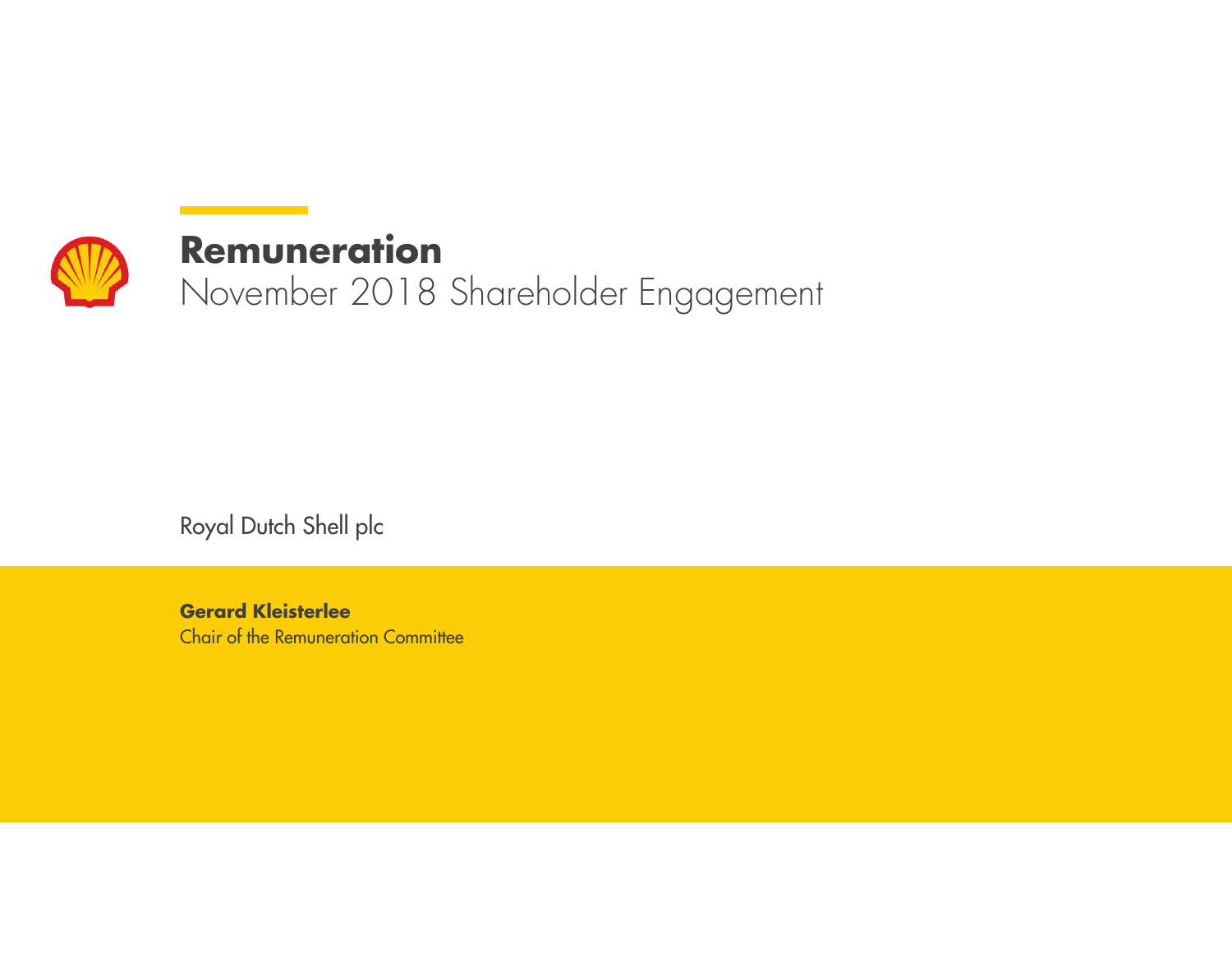## **Definitions & cautionary note**

Operating costs are defined as underlying operating expenses, which are operating expenses less identified items. Organic free cash flow is defined as free cash flow excluding inorganic capital investment and divestment proceeds. ROACE (Return on Average Capital Employed) is defined as the sum of CCS earnings attributable to shareholders excluding identified items for the current and previous three quarters, as a percentage of the average capital employed for the same period. Capital employed consists of total equity, current debt and non-current debt. Capital investment comprises capital expenditure, exploration expense excluding well write-offs, new investments in joint ventures and associates, new finance leases and investments in Integrated Gas, Upstream and Downstream equity securities, all of which on an accruals basis. Divestments comprises proceeds from sale of property, plant and equipment and businesses, joint ventures and associates, and other Integrated Gas, Upstream and Downstream investments, reported in "Cash flow from investing activities (CFFI)", adjusted onto an accruals basis and for any share consideration received or contingent consideration recognised upon divestment, as well as proceeds from the sale of interests in entities while retaining control (for example, proceeds from of interest in Shell Midstream Partners, L.P.). This presentation contains the following forward-looking Non-GAAP measures: Organic Free Cash Flow, Free Cash Flow, Capital Investment, CCS Earnings less identified items, Operating Expenses, ROACE, Capital Employed and Divestments. We are unable to provide a reconciliation of the above forward-looking Non-GAAP measures to the most comparable GAAP financial measures because certain information needed to reconcile the above Non-GAAP measure to the most comparable GAAP financial measure is dependent on future events some which are outside the control of the company, such as oil and gas prices, interest rates and exchange rates. Moreover, estimating such GAAP measures with the required precision necessary to provide a meaningful reconciliation is extremely difficult and could not be accomplished without unreasonable effort. Non-GAAP measures in respect of future periods which cannot be reconciled to the most comparable GAAP financial measure are calculated in a manner which is consistent with the accounting policies applied in Royal Dutch Shell plc's financial statements. The forward-looking break-even prices (BEP) presented are calculated based on all forward-looking costs associated from FID. Accordingly, this typically excludes exploration and appraisal costs, lease bonuses, exploration seismic and exploration team overhead costs. The forward-looking breakeven price is calculated based on our estimate of resources volumes that are currently classified as 2p and 2c under the Society of Petroleum Engineers' Resource Classification System. As the projects are expected to be multi-decade producing the per barrel projection will not be reflected either in earnings cash flow in the next five years. The financial measures provided by strategic themes represent a notional allocation of ROACE, capital employed, capital investment, free cash flow, organic free cash flow and underlying operating expenses of Shell's strategic themes. Shell's segment reporting under IFRS 8 remains Integrated Gas, Upstream, Downstream and Corporate.

Also, in this presentation we may refer to "Shell's Net Carbon Footprint", which includes Shell's carbon emissions from the production of our energy products, our suppliers' carbon emissions in supplying energy for that production and our customers' carbon emissions associated with their use of the energy products we sell. Shell only controls its own emissions but, to support society in achieving the Paris Agreement goals, we gim to help influence such suppliers and consumers to likewise lower their emissions. The use of the terminology "Shell's Net Carbon Footprint" is for convenience only and not intended to suggest these emissions are those of Shell or subsidiaries.

The companies in which Royal Dutch Shell plc directly and indirectly owns investments are separate legal entities. In this presentation "Shell", "Shell group" and "Royal Dutch Shell" are sometimes used for convenience wher references are made to Royal Dutch Shell plc and its subsidiaries in aeneral. Likewise, the words "we", "us" and "our" are also used to refer to Royal Dutch Shell plc and subsidiaries in aeneral or to those who work for th These terms are also used where no useful purpose is served by identifying the particular entity or entities. "Subsidiaries", "Shell subsidiaries" and "Shell companies" as used in this presentation refer to entities over w Royal Dutch Shell plc either directly or indirectly has control. Entities and unincorporated arrangements over which Shell has joint control are generally referred to as "joint ventures" and "joint operations", respectivel over which Shell has significant influence but neither control nor joint control are referred to as "associates". The term "Shell interest" is used for convenience to indicate the direct and/or indirect ownership interest in an entity or unincorporated joint arrangement, after exclusion of all third-party interest.

This presentation contains forward-looking statements (within the meaning of the U.S. Private Securities Litigation Reform Act of 1995) concerning the financial condition, results of operations and businesses of Royal Dutc Shell. All statements other than statements of historical fact are, or may be deemed to be, forward-looking statements. Forward-looking statements are statements of future expectations that are based on management's curren expectations and assumptions and involve known and unknown risks and uncertainties that could cause actual results, performance or events to differ materially from those expressed or implied in these statements. Forwardlooking statements include, among other things, statements concerning the potential exposure of Royal Dutch Shell to market risks and statements expressing management's expectations, beliefs, estimates, forecasts, projecti and assumptions. These forward-looking statements are identified by their use of terms and phrases such as "aim", "ambition", ''anticipate'', ''believe'', ''could'', ''estimate'', ''expect'', ''goals'', ''intend'', ''may'', "objectives", "outlook", "plan", "probably", "project", "risks", "schedule", "seek", "should", "target", "will" and similar terms and phrases. There are a number of factors that could affect the future operations of Royal Dutch Shell and could cause those results to differ materially from those expressed in the forward-looking statements included in this presentation, including (without limitation): (a) price fluctuations in crude oil and n (b) changes in demand for Shell's products; (c) currency fluctuations; (d) drilling and production results; (e) reserves estimates; (f) loss of market share and industry competition; (g) environmental and physical risks; ( associated with the identification of suitable potential acquisition properties and targets, and successful negotiation and completion of such transactions; (i) the risk of doing business in developing countries and countr to international sanctions; (i) legislative, fiscal and regulatory developments including regulatory measures addressing climate change; (k) economic and financial market conditions in various countries and regions; (I) po risks, including the risks of expropriation and renegotiation of the terms of contracts with governmental entities, delays or advancements in the approval of projects and delays in the reimbursement for shared costs; and (m) changes in trading conditions. No assurance is provided that future dividend payments will match or exceed previous dividend payments. All forward-looking statements contained in this presentation are expressly qualified in their entirety by the cautionary statements contained or referred to in this section. Readers should not place undue reliance on forward-looking statements. Additional risk factors that may affect future results are contai Royal Dutch Shell's 20-F for the year ended December 31, 2017 (available at www.shell.com/investor and www.sec.gov ). These risk factors also expressly qualify all forward-looking statements contained in this presentation and should be considered by the reader. Each forward-looking statement speaks only as of the date of this presentation, November 19, 2018. Neither Royal Dutch Shell plc nor any of its subsidiaries undertake any obligation to publicly update or revise any forward-looking statement as a result of new information, future events or other information. In light of these risks, results could differ materially from those stated, implied or inferred forward-looking statements contained in this presentation. We may have used certain terms, such as resources, in this presentation that the United States Securities and Exchange Commission (SEC) strictly prohibits us from including in our filings with the SEC. U.S. investors are urged to consider closely the disclosure in our Form 20-F, File No 1-32575, available on the SEC website www.sec.gov.

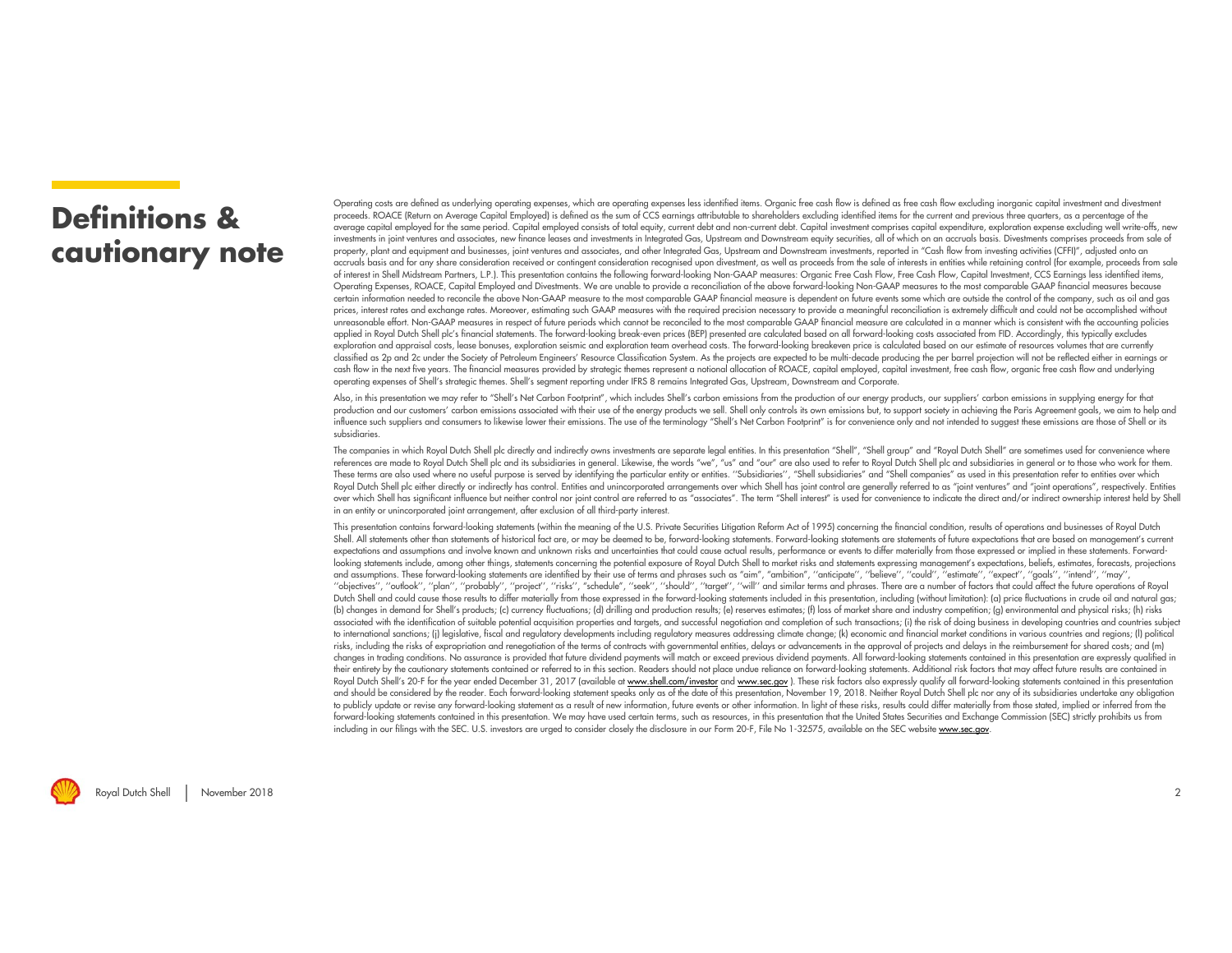## **Agenda**

### **Themes for today**

- **Our approach to remuneration and its alignment to our strategy**
- 2018 AGM vote on remuneration report
- **E** Energy transition in remuneration and the 2020 policy review
- Update on 2018 pay for performance

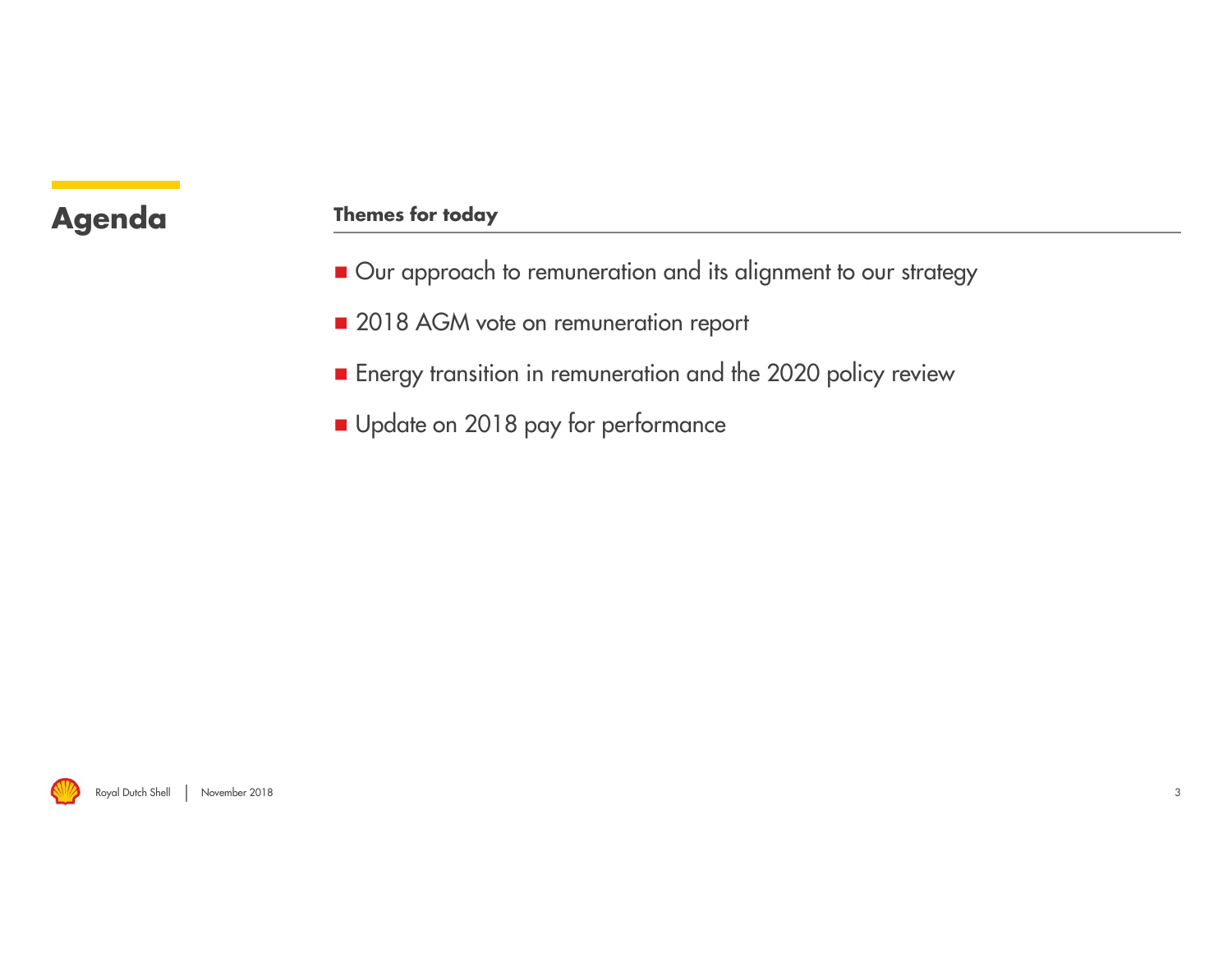

![](_page_3_Picture_1.jpeg)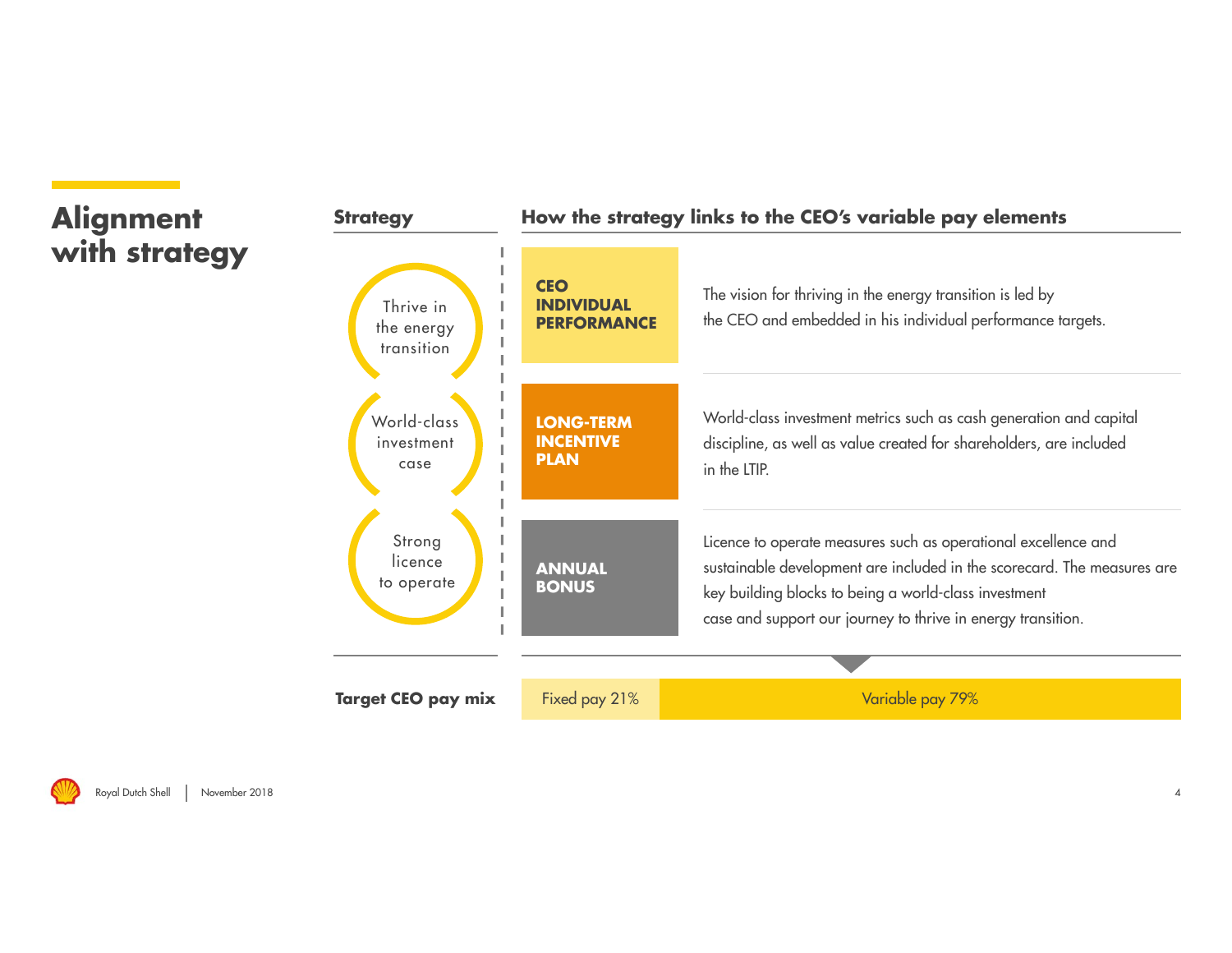## **2018 AGM voting**

#### **Directors' Remuneration Report**

- The Committee was disappointed with the voting outcome on the Directors' Remuneration Report at the 2018 AGM given the strong shareholder support for the remuneration policy in 2017.
- We respect the broad range of shareholders and other stakeholders and noted the evolution of views from ISS on remuneration structure and concerns around disclosures in respect of the Pakistan incident.
- Considering circumstances outside of management control, there was no impact on the Directors' 2017 remuneration. For further information relating to this incident, please review our [detailed disclosure](https://www.shell.com/investors/environmental-social-and-governance/corporate-governance-library/_jcr_content/par/expandablelist/expandablesection.stream/1525363312436/932d44f4a1810901895e44f9776a6a262ddd04584791241c27d03d2cc0de9210/rds-additional-information-directors-remuneration-report-2017.pdf).
- We will consider future disclosures, to ensure the thoughtful work undertaken by the Board is more appropriately reflected in the Annual Report.
- Remuneration structure will be part of the policy review (to be voted on in May 2020) and we will continue engagements with shareholders in the coming months.

 **2017 AGM - Remuneration policy support: 92.3% 2018 AGM Remuneration report support: 74.78%**

![](_page_4_Picture_8.jpeg)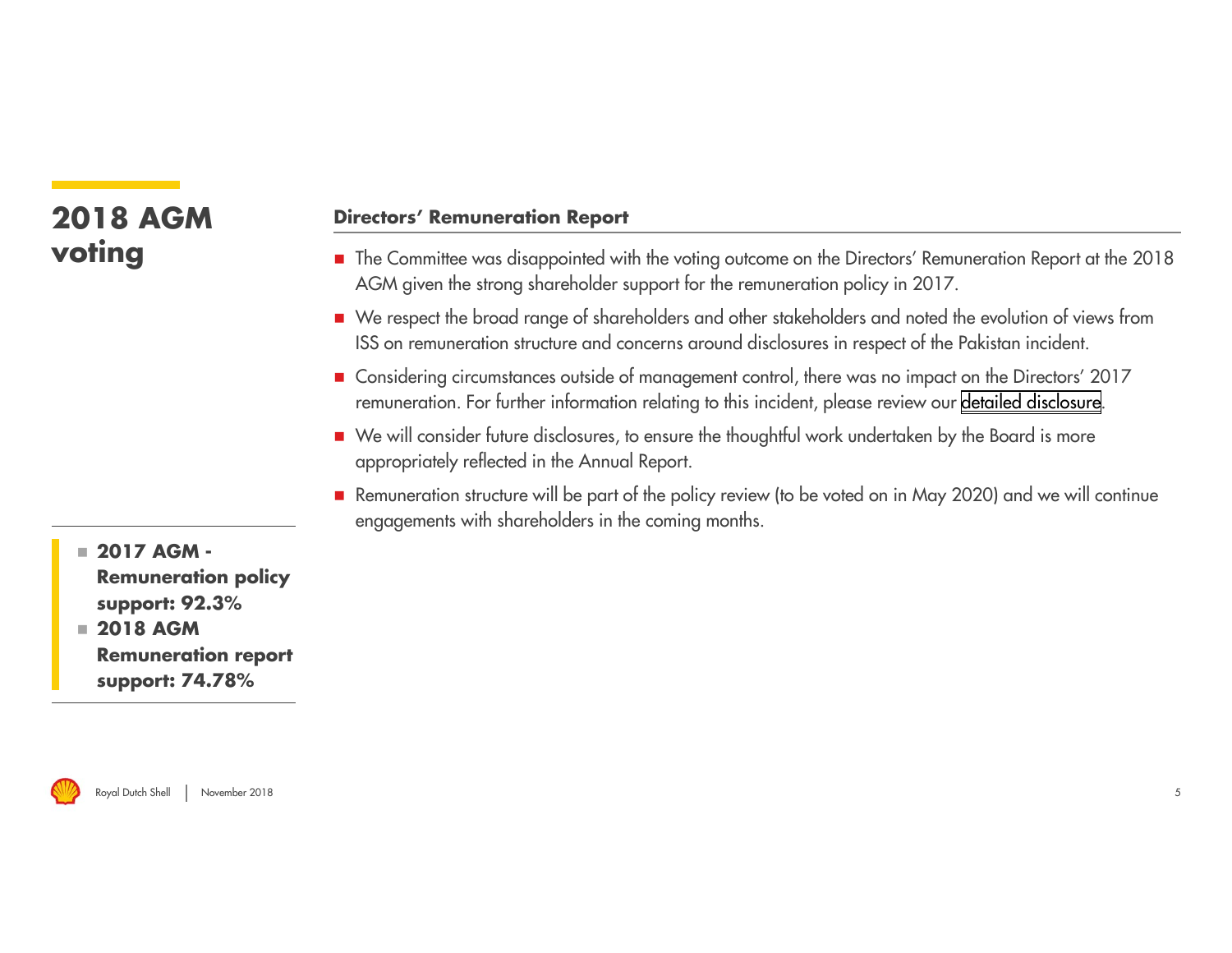## **Remuneration timeline**

#### **Engagements**

![](_page_5_Figure_2.jpeg)

 **2017 AGM - Remuneration policy support: 92.3% 2018 AGM Remuneration report support: 74.78%**

![](_page_5_Picture_4.jpeg)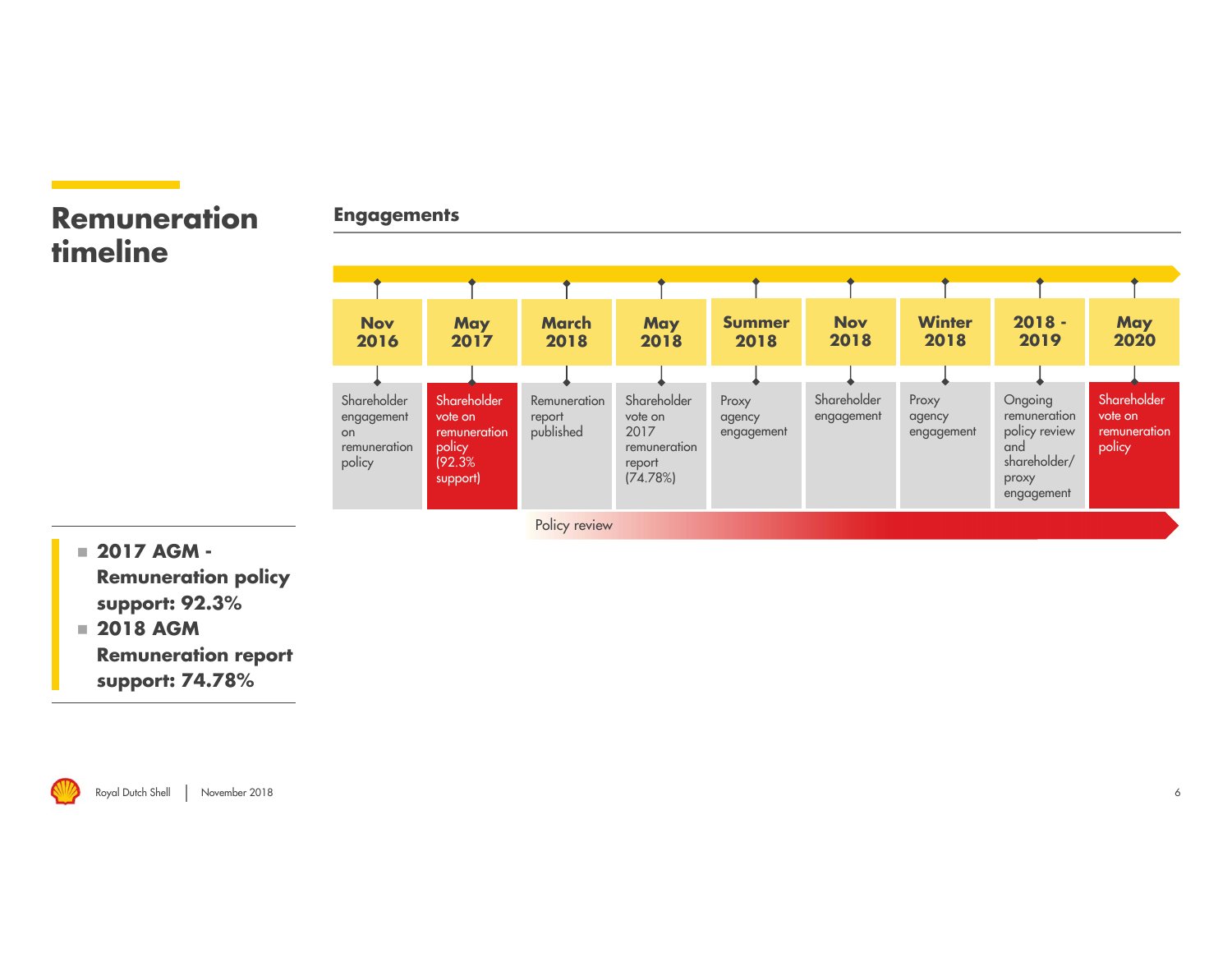## **Current approach to energy transition and remuneration**

| <b>OPERATIONAL GHG MANAGEMENT</b>                                                                                                                                                                                                                                                                                           | <b>FINANCIAL RESILIENCE OF</b><br><b>PORTFOLIO TO ENERGY TRANSITION</b>                                                                                                                                                                                                                                             | <b>LONG-TERM GHG-MANAGEMENT</b>                                                                                                                                                                                                                                                                     |  |  |  |  |
|-----------------------------------------------------------------------------------------------------------------------------------------------------------------------------------------------------------------------------------------------------------------------------------------------------------------------------|---------------------------------------------------------------------------------------------------------------------------------------------------------------------------------------------------------------------------------------------------------------------------------------------------------------------|-----------------------------------------------------------------------------------------------------------------------------------------------------------------------------------------------------------------------------------------------------------------------------------------------------|--|--|--|--|
| Time                                                                                                                                                                                                                                                                                                                        |                                                                                                                                                                                                                                                                                                                     |                                                                                                                                                                                                                                                                                                     |  |  |  |  |
| <b>GHG</b> measures focused on areas<br>where we can take operational<br>action:<br>Refining, Chemicals, Upstream<br>and Integrated Gas intensity<br>(close to 90% of the operated<br>portfolio emissions)<br>Announced September 2018:<br>Methane target - reflected in<br><b>GHG</b> intensity targets and<br>performance | Bonus - successful delivery of<br>operational excellence:<br><b>1</b> 1-year performance period<br>50% delivered in shares and<br>subject to 3-year holding period<br>$LTIP - world-class investment$<br>financial metrics:<br>3-year performance period<br>3-year holding period<br>High shareholding requirements | The vision for Thriving in the Energy<br>Transition are included in the CEO<br>and CFO personal performance<br>goals:<br>• Operationalise Net Carbon<br>Footprint ambition<br><b>n</b> Implement strategy for the New<br><b>Energies business</b><br>Progress climate change-related<br>disclosures |  |  |  |  |
|                                                                                                                                                                                                                                                                                                                             | Net Carbon Footprint ambition:<br>Around 50% reduction of Net Carbon Footprint of our energy products by<br>2050, around 20% by 2035 ( $gCO2e/MI$ ), in line with society<br>Reporting and evaluation evolving                                                                                                      |                                                                                                                                                                                                                                                                                                     |  |  |  |  |

**Resilient and relevant portfolio positioned for the long term**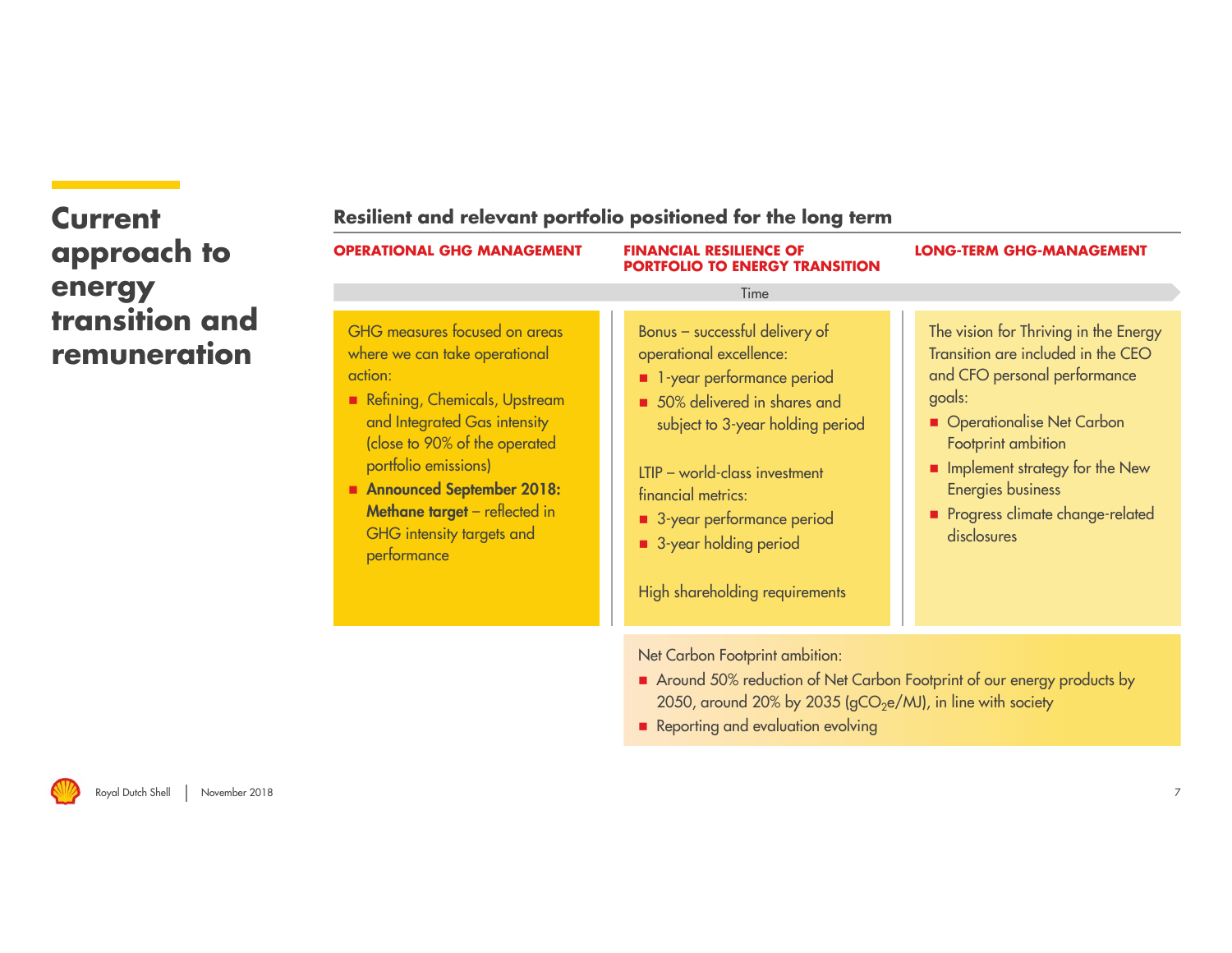# **Remuneration**

#### **Energy transition**

- **policy review EXECUPT IT The EXA ISLA** in the energy transition is a core part of our strategy and in 2017 we set out our industry leading Net Carbon Footprint (NCF) ambition.
	- $\blacksquare$  We have engaged extensively with shareholders on energy transition and recognise that a number have highlighted their desire to see progress against our ambition linked to long-term remuneration.
	- In May 2020, we will ask shareholders to support a remuneration policy that incorporates energy **transition metrics in long-term remuneration arrangements.**
	- We are working on the detail of the plan design and would like your feedback on some key elements.
	- $\blacksquare$  We will continue to consult with shareholders in the coming months to ensure that the approach we propose balances the varying interests of our diverse shareholder base.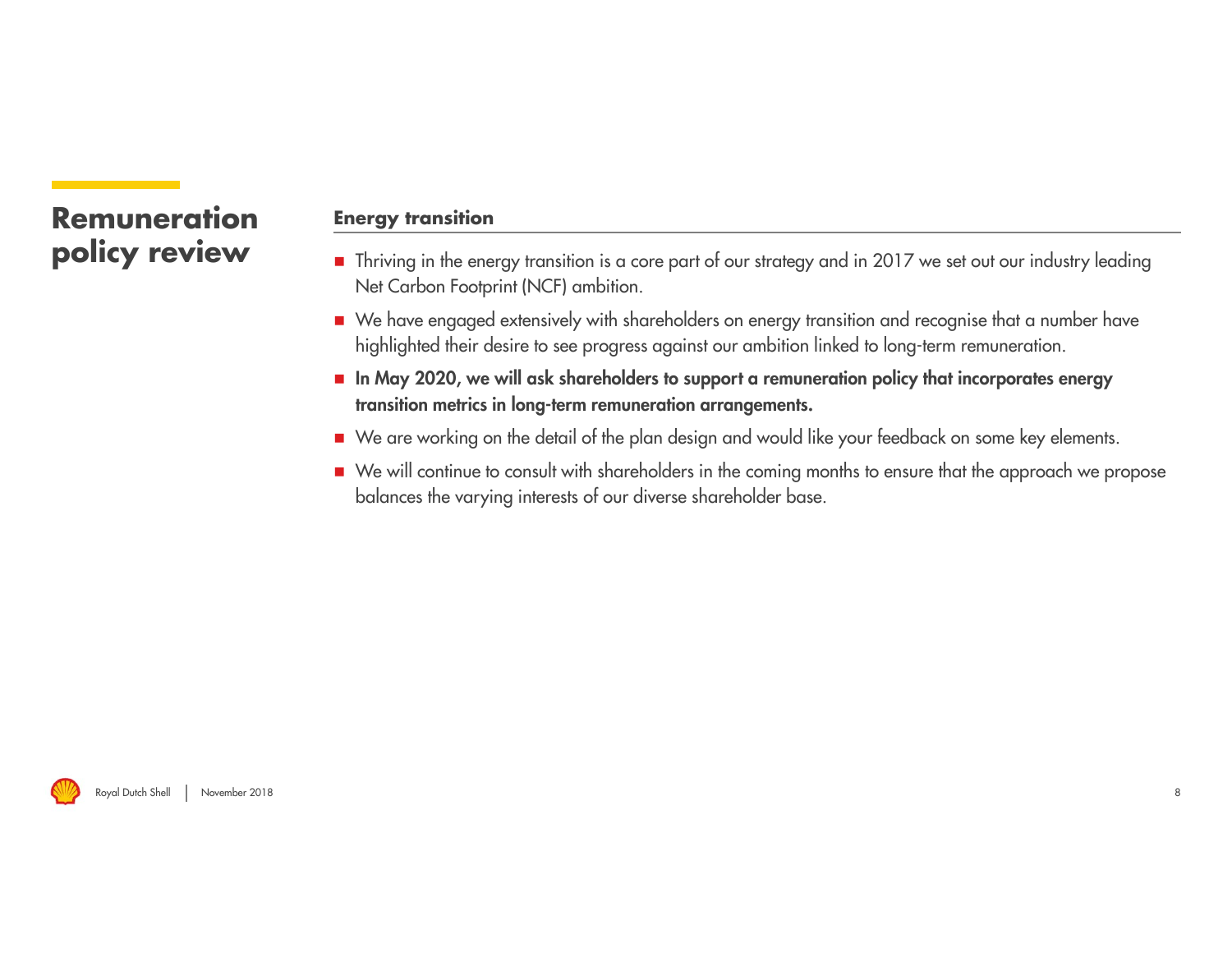## **Remuneration policy review**

#### **Energy transition**

- Our strategic ambitions are to be a World Class Investment Case, as we Thrive in the Energy Transition, **with a Strong Societal Licence to Operate. Achieving our Net Carbon Footprint Ambition is a different type of objective to the financial measures within our Long-Term Incentive Plan.**
- • Achieving our NCF Ambition is a long-term journey. We can have a short-term target, however it is challenging to set and calibrate targets in the medium-term because we are in uncharted territory.
- We know that achieving the NCF ambition is not a linear journey. Our NCF will fluctuate up and down on its overall downward trajectory. We will need to try new things, experiment and adjust for scalability when we see the effects.
- •We are at the beginning of this journey that will extend beyond the tenure of the current management team and many of the teams that follow.
- •We also know we cannot do this alone. We need Governments and society to move as well if the goals of the Paris Agreement are to be achieved. But we can play our part.
- **MENSION:** WE WE WE DESCRIPTING THE POSITION OF PLOTS. ■ Incorporating this in remuneration is therefore not straightforward but we are committed to doing this. **Therefore, in developing a potential approach, we would like to get your views on some of the**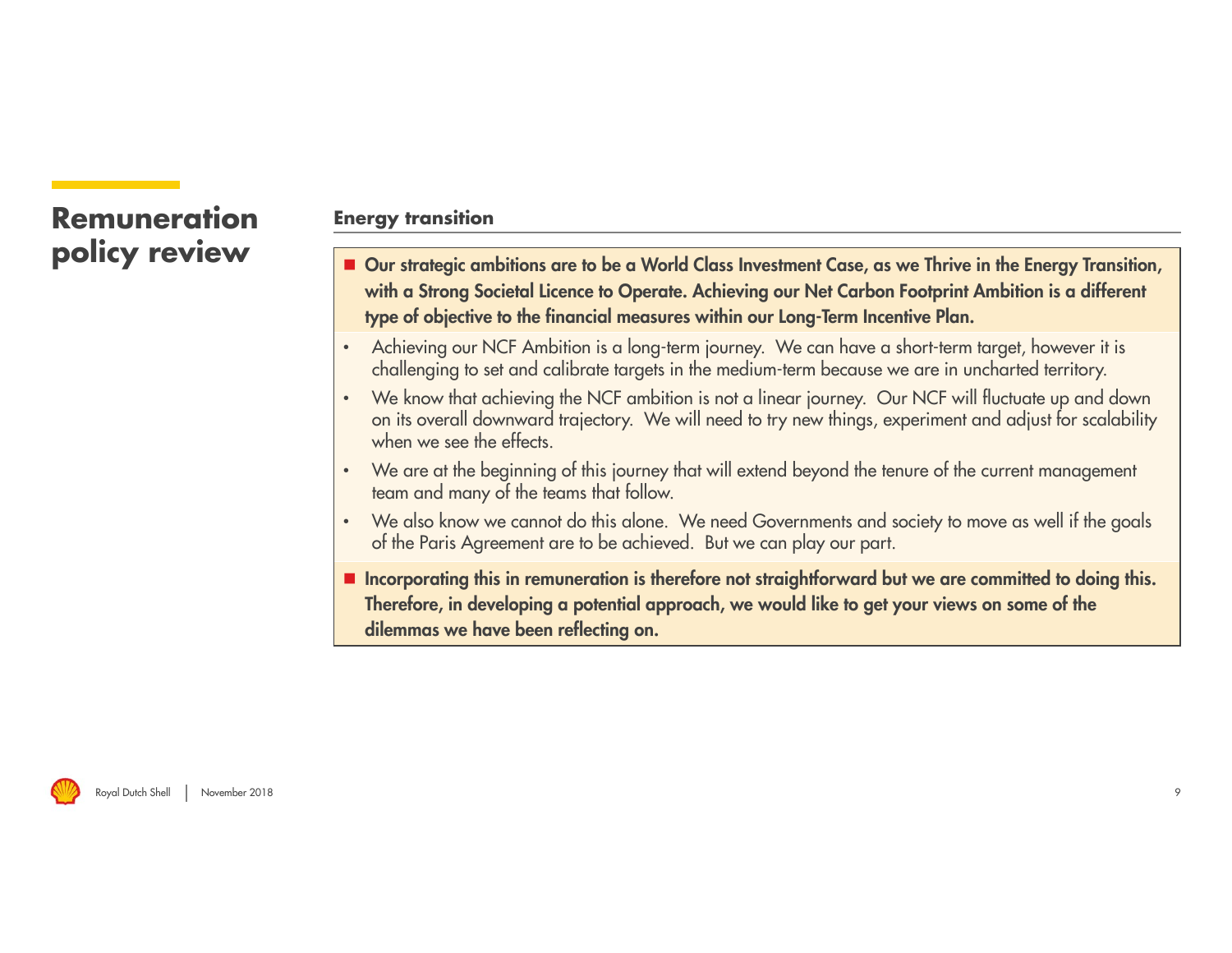## **Remuneration policy review**

#### **Energy transition**

- **What is the appropriate remuneration vehicle at this point in the journey?**
- • A separate and distinct energy transition related plan allows a different timeframe and a different perspective on how performance is measured. However, we are mindful of the complexity a dual<sup>p</sup>lan structure would bring.
- We are also very early in our journey therefore there is merit in incorporating this within our existing structures while we learn. Not least because this also ensures we always have integration with the World Class Investment Case metrics that are so important to our strategy and many shareholders.
- How do we set a balance of measures in a meaningful way?
- We know that NCF reduction is not linear and the decisions we take will have long-term impact. We want to recognise quantitative reduction in NCF, however as this is a multi-year journey, we also want to recognise the decisions made today that will have a quantifiable impact in the future.
- • The range of factors that will result in an NCF reduction are diverse and not the same as financial targets. How do we set a basket of measures, targets and ranges in a meaningful but simple way?
- **How much do we allocate to energy transition?**
- **We welcome your views on these dilemmas.** stage of the journey. We are mindful of the dilemmas for the priorities of our very diverse • We want to ensure the quantum is meaningful but we also recognise that we are at the very early shareholder base.

![](_page_9_Picture_10.jpeg)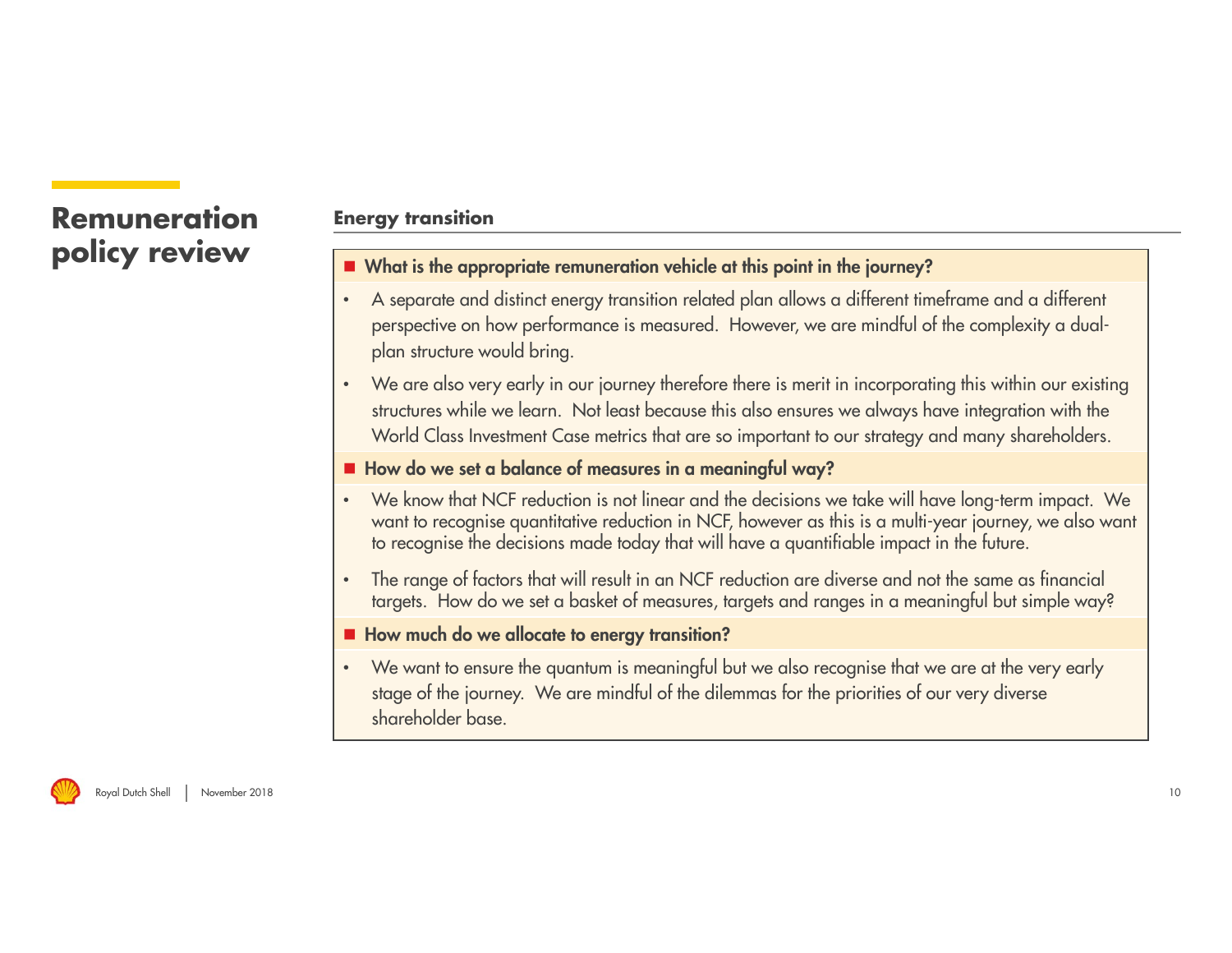## **Remuneration policy – May 2020**

#### **Areas for Review**

## **Energy transition**

- **Remuneration vehicle**
- **Appropriate metric**
- $\blacksquare$  Time horizon

### **Attract and retain**

- **Pay mix**
- **Target levels**
- **Comparator group**

## **Pay for performance**

- **Bonus: structure, measures and targets** (e.g. addressing bonus asymmetry)
- LTIP: length, vesting schedule and metrics
- Alternative structures

#### **Governance**

- Malus and clawback
- **Shareholding requirements**

**Strategy drives pay, pay supports strategy**

![](_page_10_Picture_18.jpeg)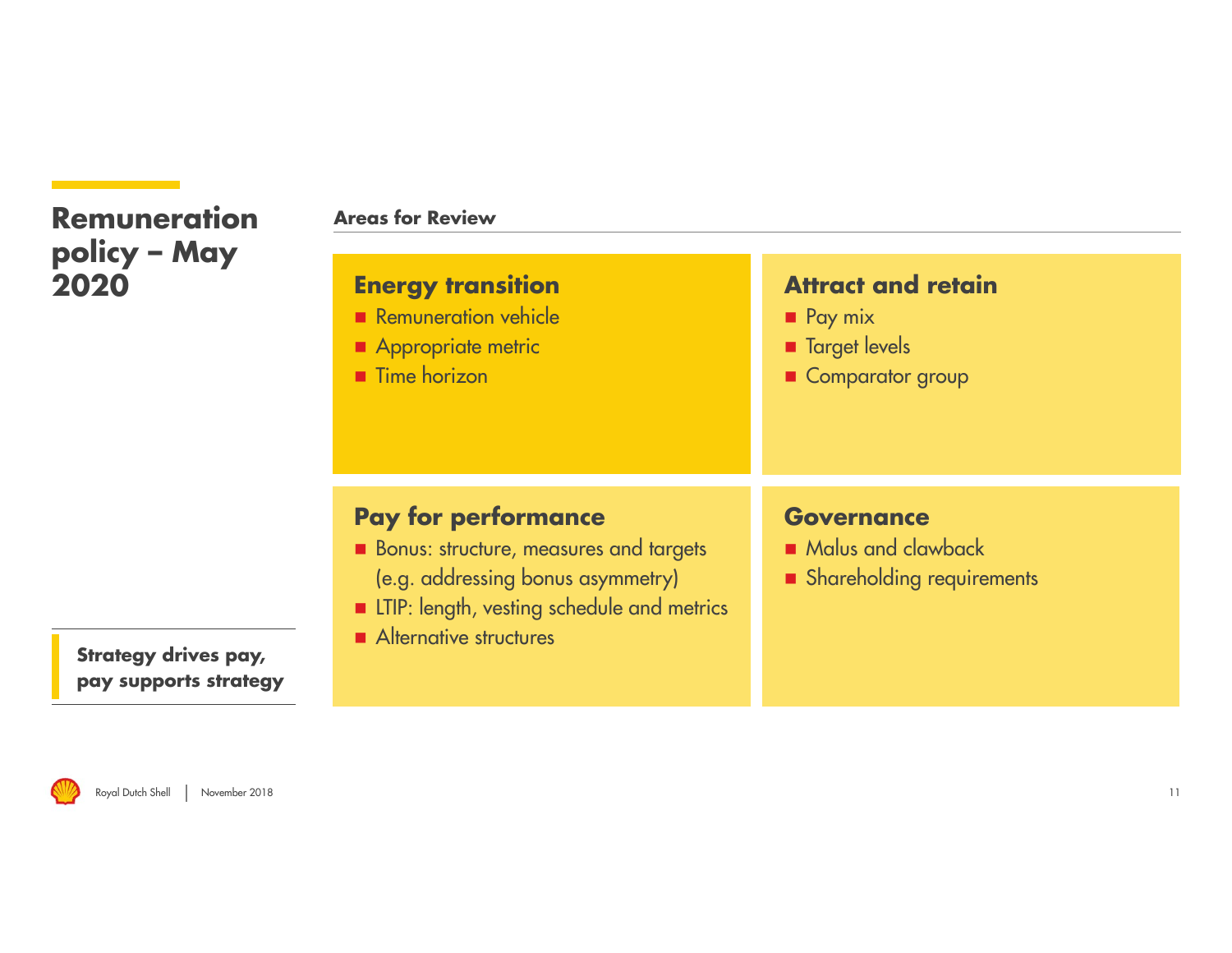## **Historical Pay outcomes**

#### **Base salary**

![](_page_11_Figure_2.jpeg)

#### **Base salary developed at consistent pace**

- **Scorecard on average above target**
- **LTIP vesting on average below target**

#### **Annual Bonus Scorecard outcome LTIP Vesting at Q2 2018**

![](_page_11_Figure_7.jpeg)

![](_page_11_Figure_9.jpeg)

[A] Peter Voser on seat from July 1. Figure shown is the proration of salary for Jeroen van der Veer (€2 mln) and Peter Voser (€1.5 mln)

![](_page_11_Picture_11.jpeg)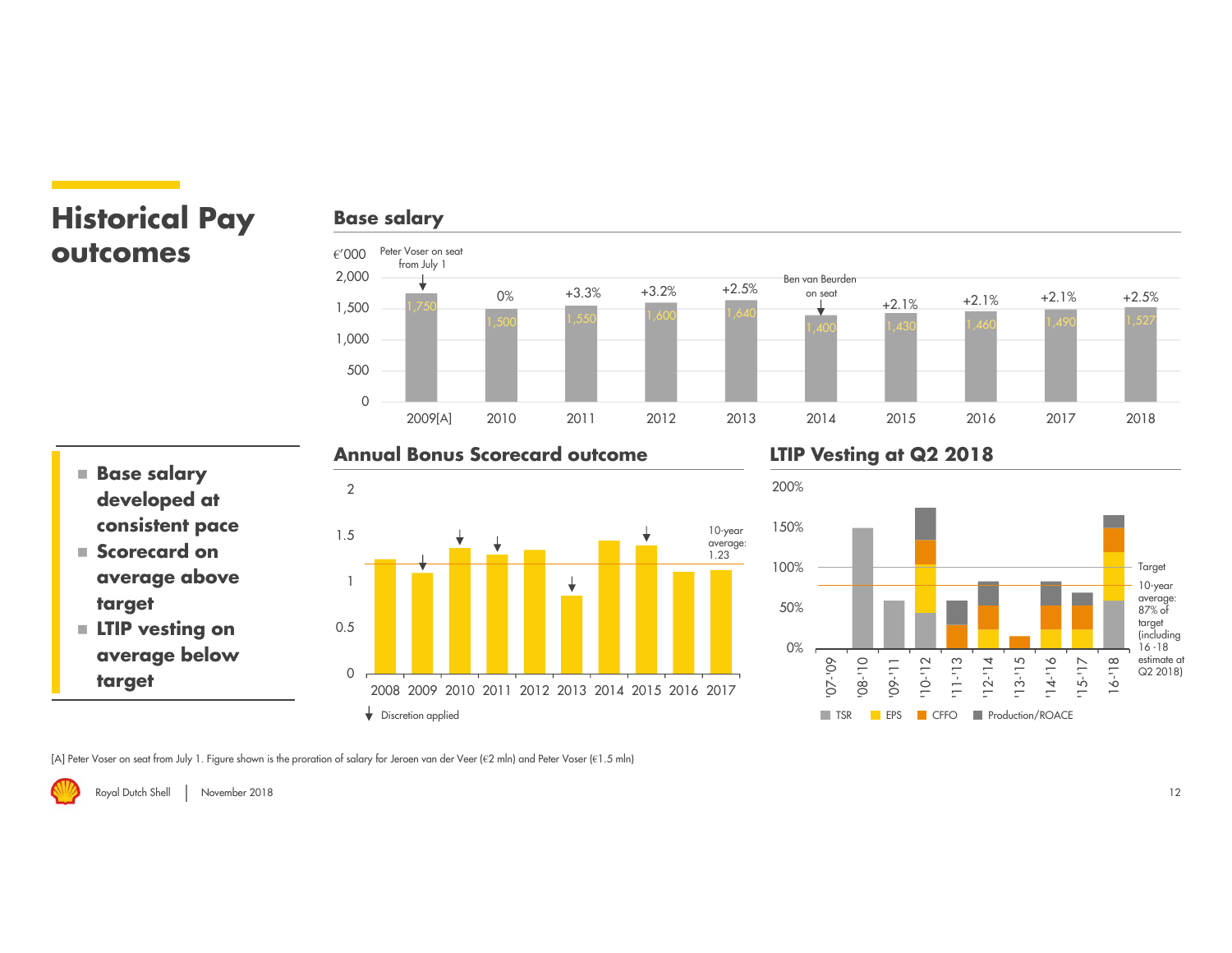![](_page_12_Figure_0.jpeg)

[A] TSR measured from 1 January 2016 to 30 June 2018 using a share price averaged over 90 days (45 days either side of the relevant date). [B] Calculated on Current Cost of Supplies (CCS) basis, and EPS replaced by FCF for awards granted from 2017 onwards.

LTIP measures are based on relative performance compared with the other oil majors. Growth is measured and ranked based on the data points at Q2 2018 compared with those at the beginning of the period (financial year 2015 cash flow from operations growth and ROACE growth) using published financial information..

Royal Dutch Shell | November 2018 | 13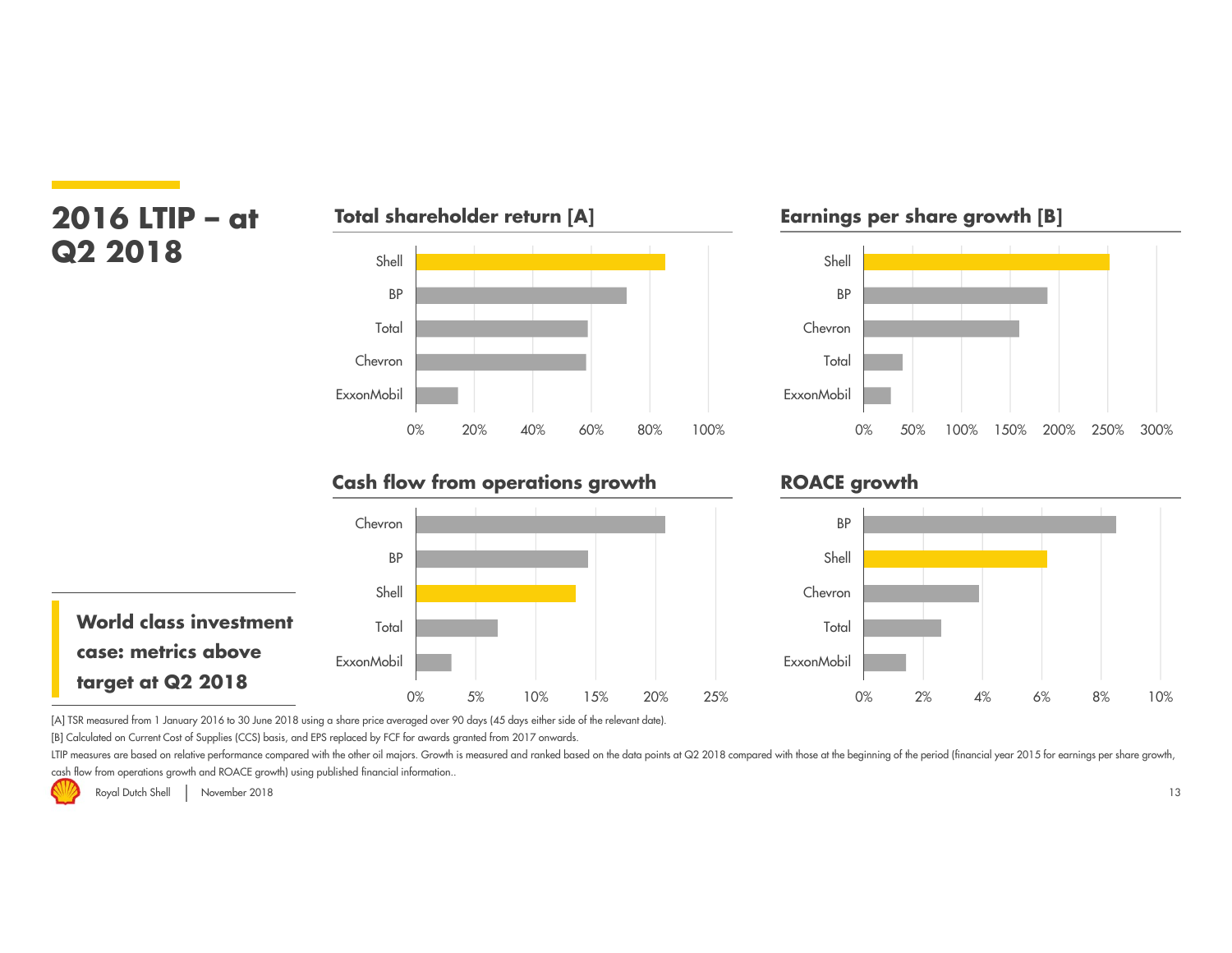![](_page_13_Figure_0.jpeg)

[A] 2018 base salary of £1,527,000 plus an estimate of benefits based on 2017 actuals of £29,613. For indicative purposes, bonus shown is the target of 150 %. LTIP - performance is equal to the original grant of 236,302 sh vesting outcome of 166%.

![](_page_13_Picture_2.jpeg)

Royal Dutch Shell | November 2018 | 14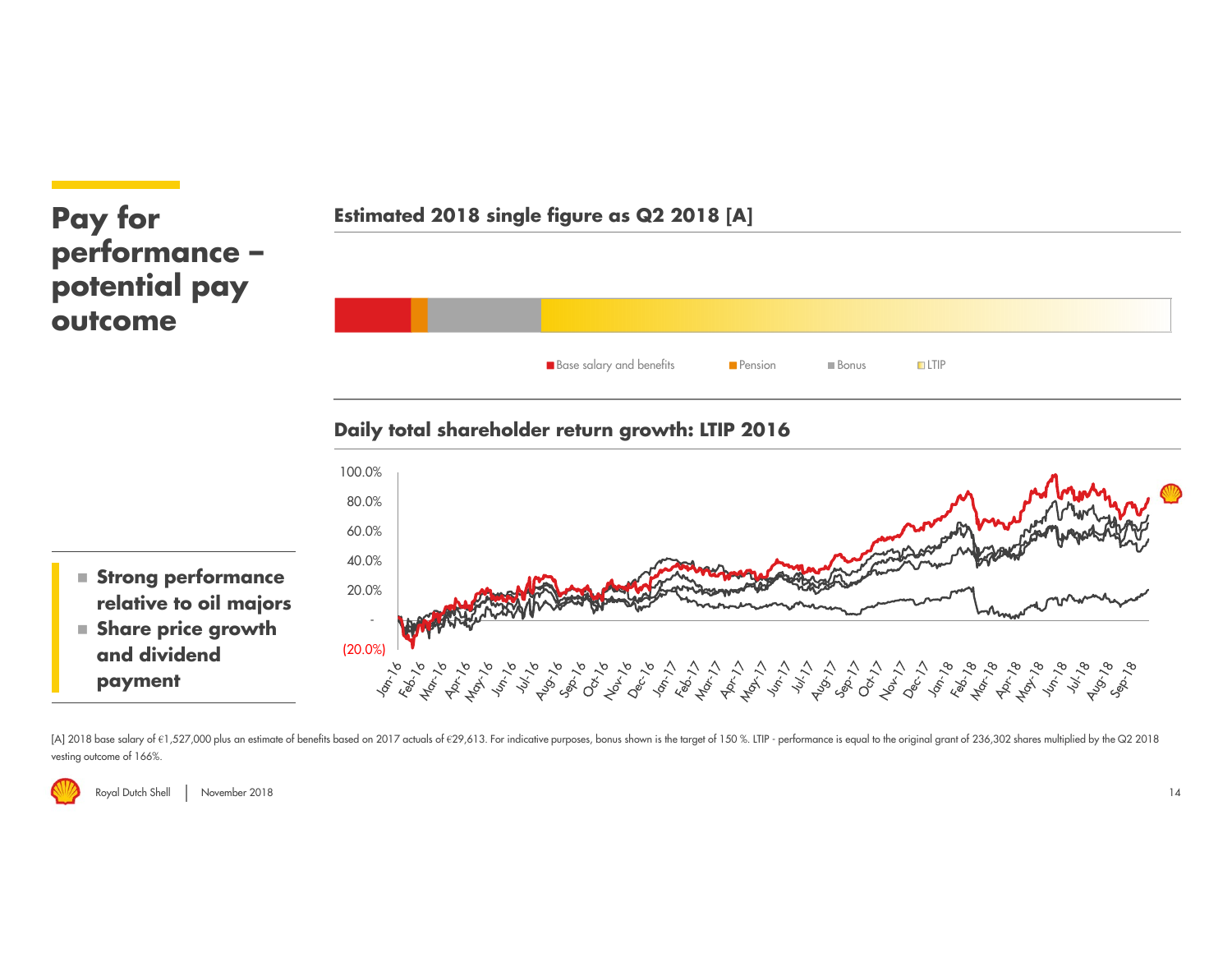## **Upcoming REMCO milestones**

- **13 December: Board engagement day**
- December 2018 March 2019: REMCO determines
	- 2019 salaries + LTIP grant
	- 2018 bonus
- **February/March 2018: vesting of the** conditional share awards made in 2016
- March 2019: Annual report and form 20-F
- April 2019: Shareholder consultations
- May 2019: AGM
- Summer 2019: ongoing policy review

![](_page_14_Picture_10.jpeg)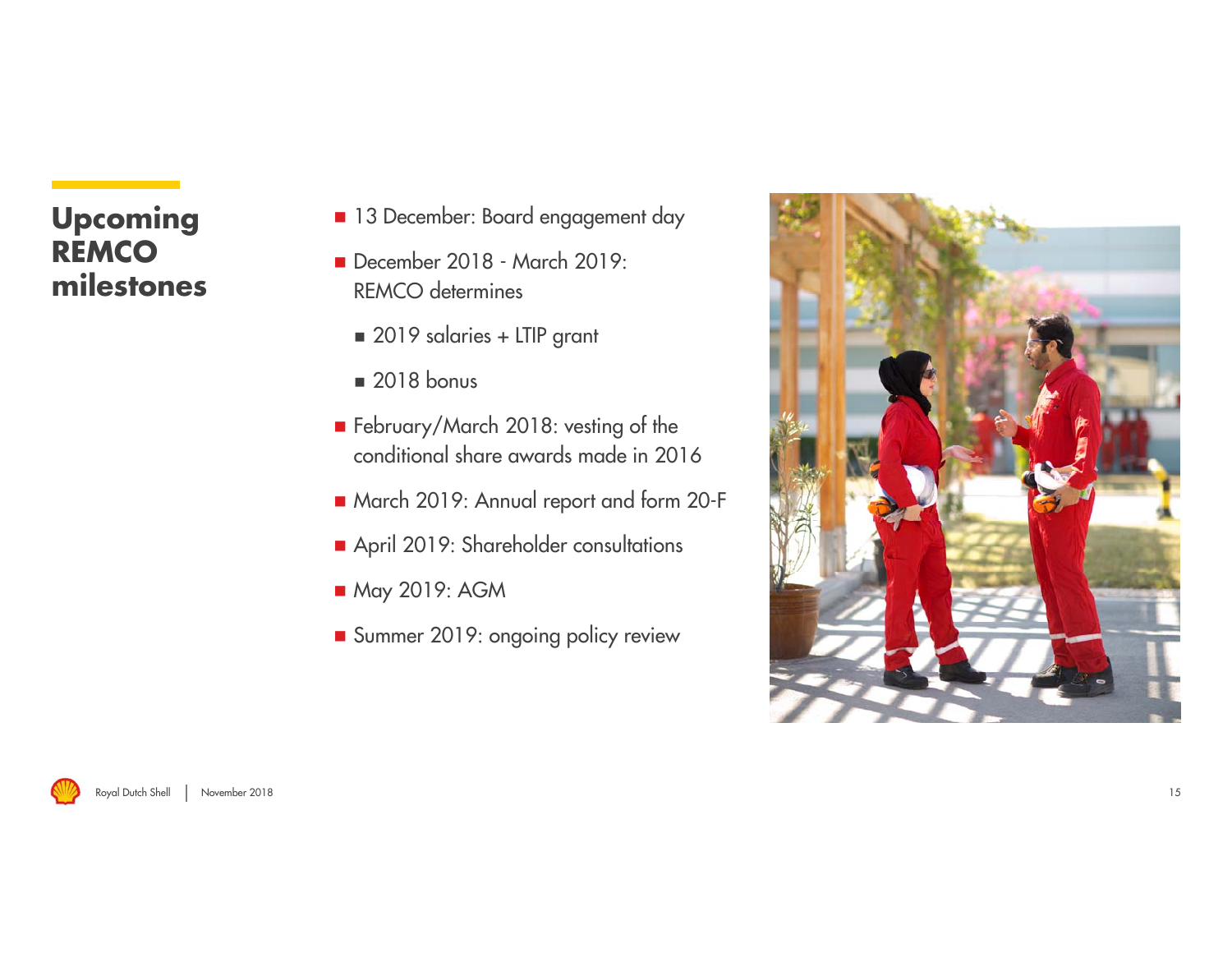![](_page_15_Picture_0.jpeg)

![](_page_15_Picture_1.jpeg)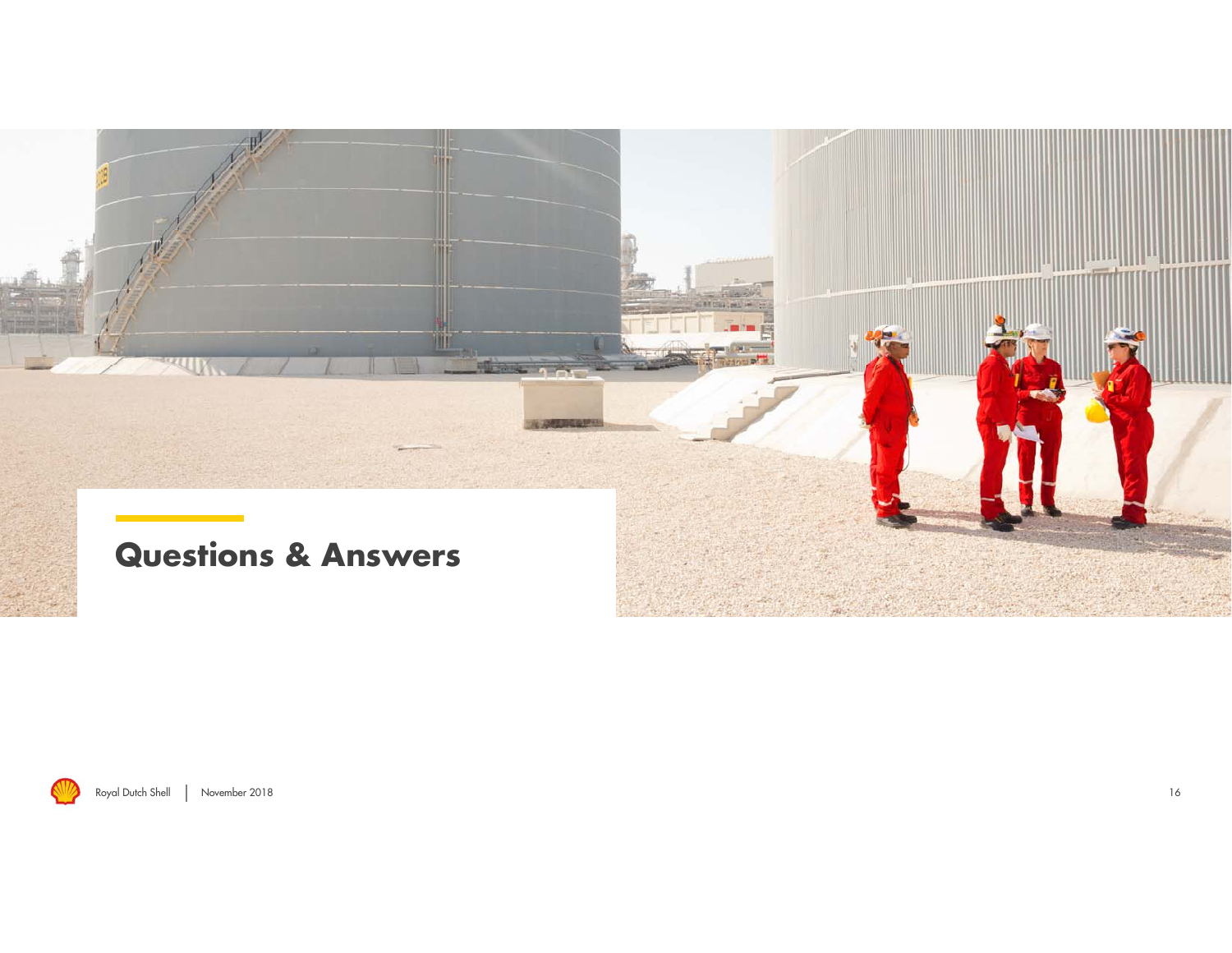![](_page_16_Picture_0.jpeg)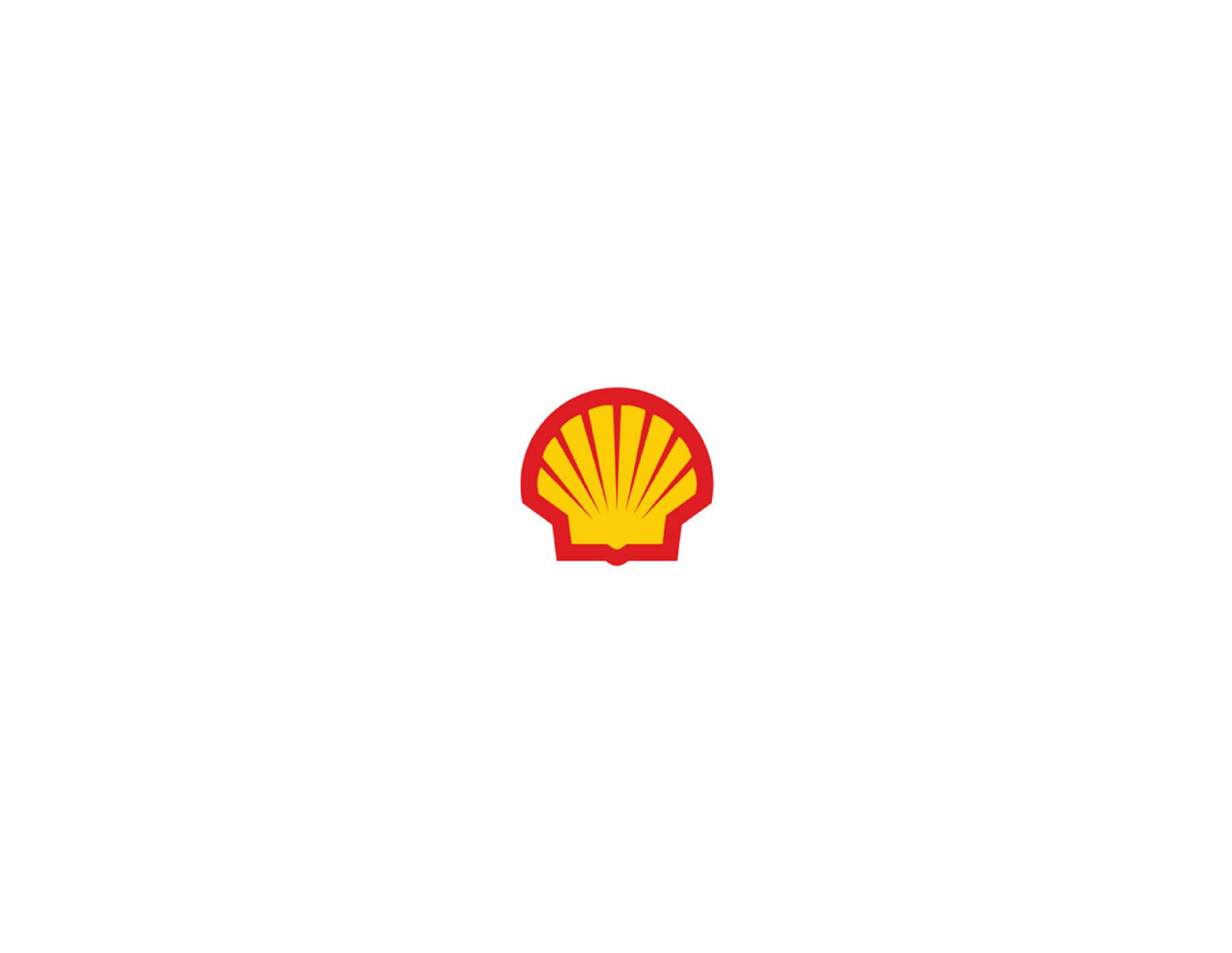## **Directors' remuneration policy**

![](_page_17_Figure_1.jpeg)

![](_page_17_Picture_2.jpeg)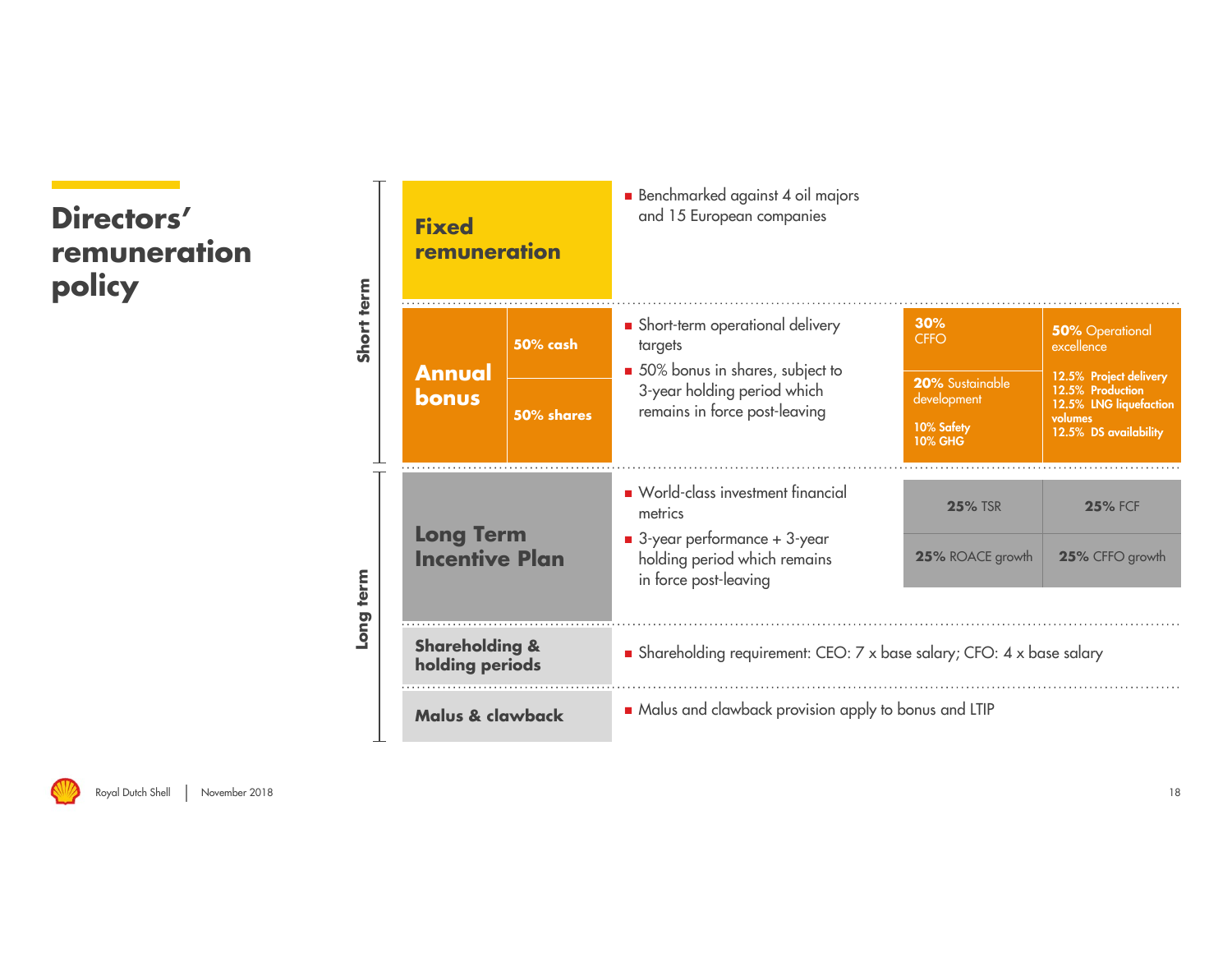## **Annual bonus**

Rewards the delivery of short-term operational targets as well as individual contribution to Shell

#### **2018**

![](_page_18_Figure_3.jpeg)

[A] GHG metrics have evolved in 2018 [B] Solomon's utilised equivalent distillation capacity.

![](_page_18_Picture_5.jpeg)

Royal Dutch Shell | November 2018 19 | 1990 1991 1992 1993 1994 1995 1996 1997 1997 1998 1999 1998 1999 1999 1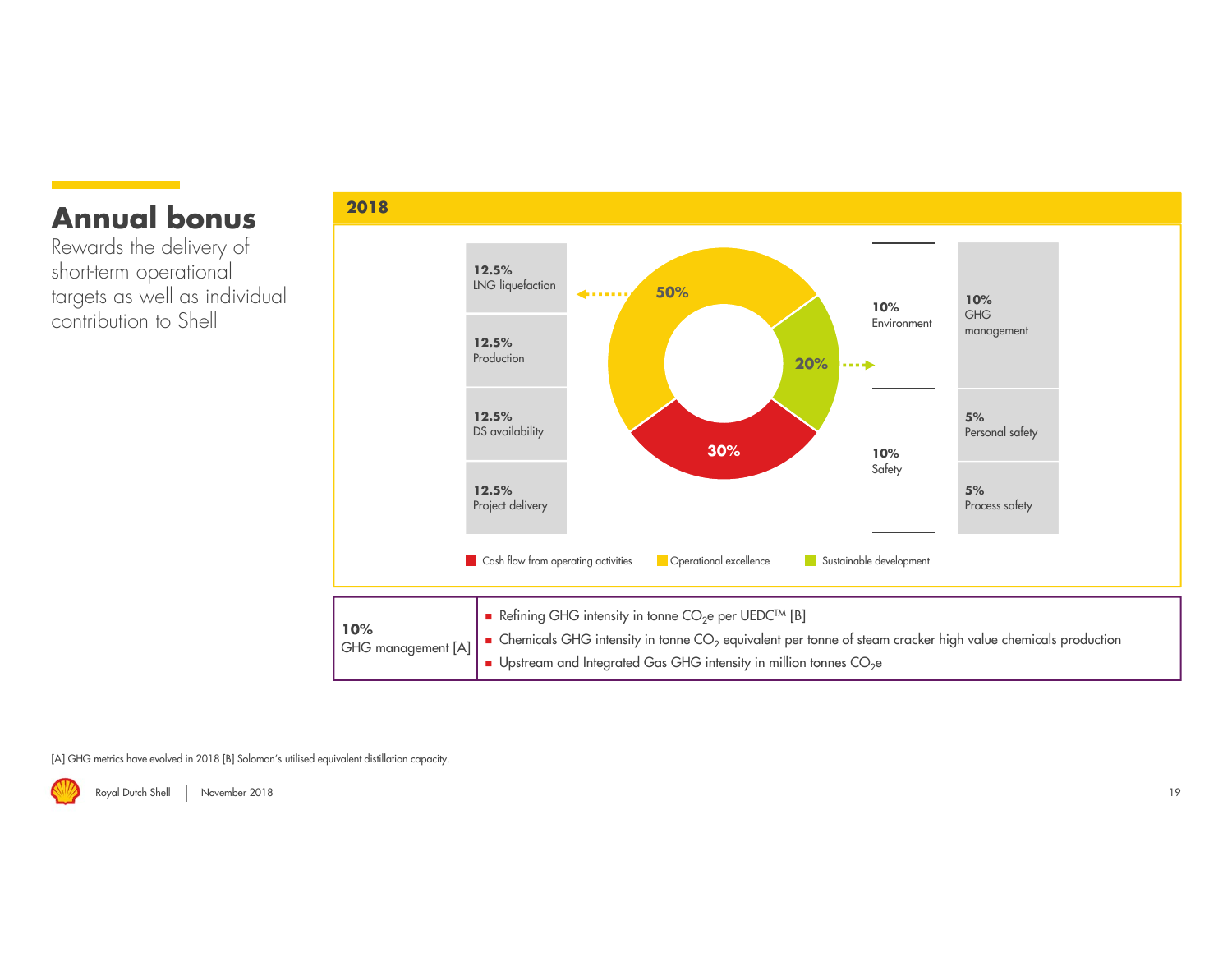![](_page_19_Figure_0.jpeg)

**emphasised in strategy** ■ Key drivers for **TSR for world class investment case**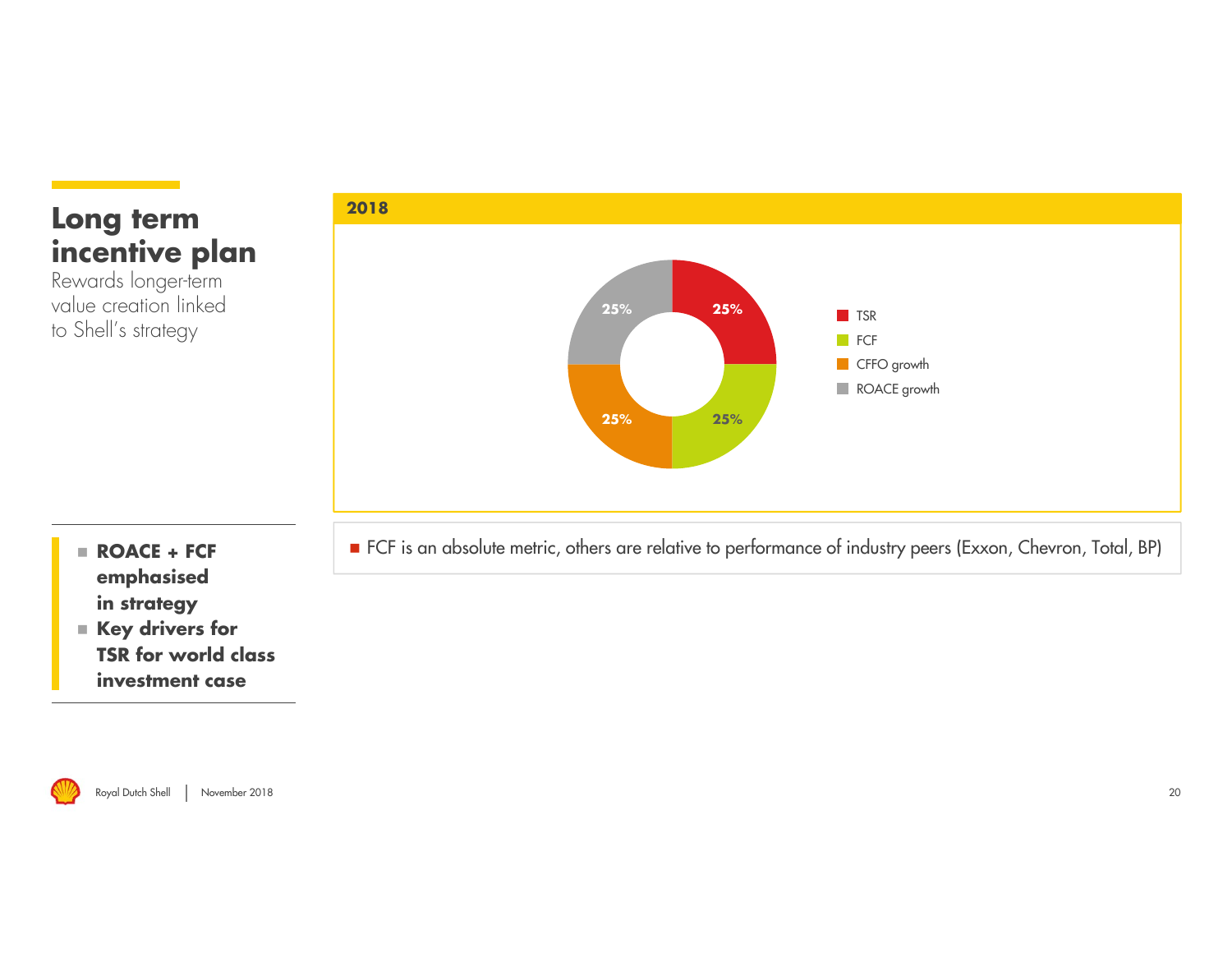![](_page_20_Figure_0.jpeg)

[A] Vesting subject to performance conditions.

![](_page_20_Picture_2.jpeg)

Royal Dutch Shell November 2018 21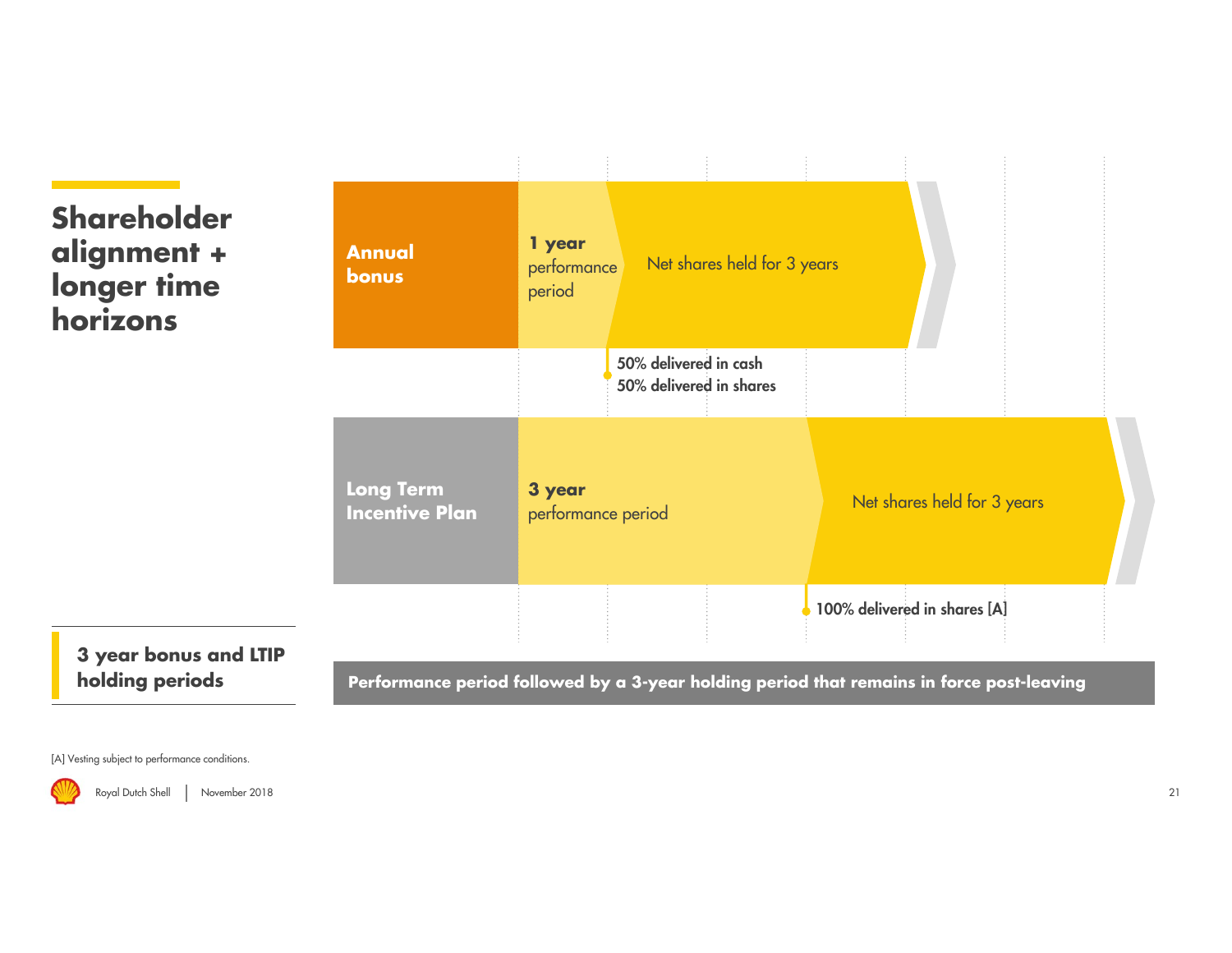![](_page_21_Figure_0.jpeg)

**Total remuneration including pension**

[A] Fixed remuneration includes base salary and taxable benefits. [B] The full value of the bonus, comprising both the cash and bonus delivered in shares (subject to a 3-year holding period). [C] Based on target bonus and

![](_page_21_Picture_3.jpeg)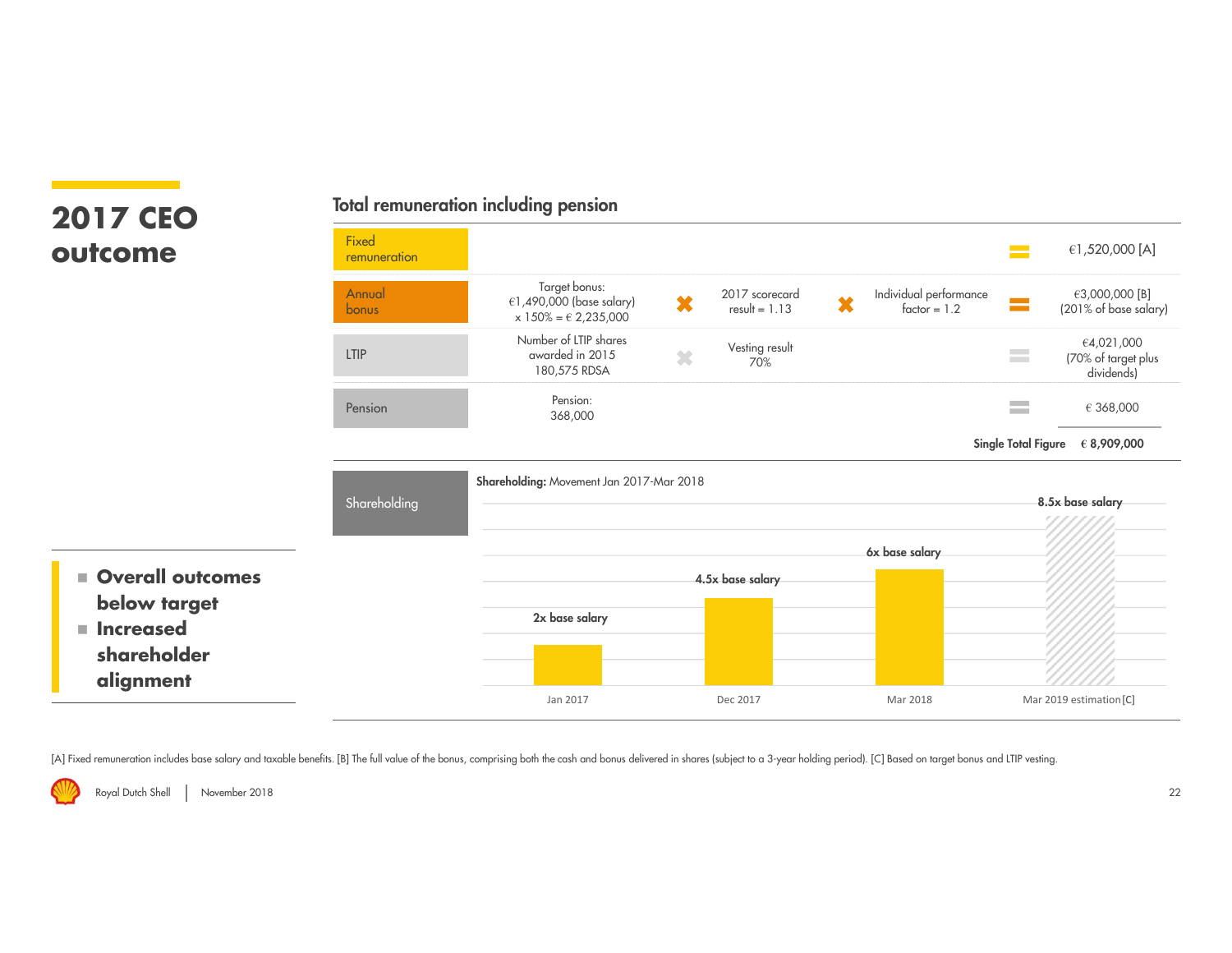## **Single total figure of remuneration for Executive Directors**

| $(E$ Thousands)                             | <b>Ben van Beurden</b>   |         | <b>Jessica Uhl [A]</b> |
|---------------------------------------------|--------------------------|---------|------------------------|
|                                             | 2017                     | 2016    | 2017                   |
| Salaries                                    | 1,490                    | 1,460   | 796                    |
| <b>Taxable benefits</b>                     | 30                       | 22      | 44                     |
| <b>Total fixed remuneration</b>             | 1,520                    | 1,482   | 840                    |
| Annual bonus [B]                            | 3,000                    | 2,400   | 1,050                  |
| LTIP and DBP [C]                            | 4,021                    | 4,381   | 623                    |
| <b>Total variable remuneration</b>          | 7,021                    | 6,781   | 1,673                  |
| <b>Total direct remuneration</b>            | 8,541                    | 8,263   | 2,513                  |
| Pension [D]                                 | 368                      | 330     | 287                    |
| Tax equalisation [E]                        | $\overline{\phantom{a}}$ |         | 194                    |
| <b>Total remuneration including pension</b> | 8,909                    | 8,593   | 2,994                  |
| in dollars                                  | \$10,067                 | \$9,515 | \$3,383                |
| in sterling                                 | £7,811                   | £7,046  | £2,625                 |

[A] Jessica Uhl was appointed as an Executive Director with effect from March 9, 2017 and her remuneration for 2017 is pro-rated accordingly. [B] The full value of the bonus, comprising both the cash and bonus delivered in performance periods of more than one year, comprising the value of released LTIP awards and DBP performance matching shares (in respect of 2016). [D] The accrual for the period (net of inflation) multiplied by 20 in accord [E] Includes tax equalisation of pension contributions to foreign pension plan(s), when they are taxable above a certain pensionable salary threshold or once double tax treaty exemption ceases, under Dutch law. Tax equalis relief for members of a foreign pension plan(s) in their host country.

![](_page_22_Picture_3.jpeg)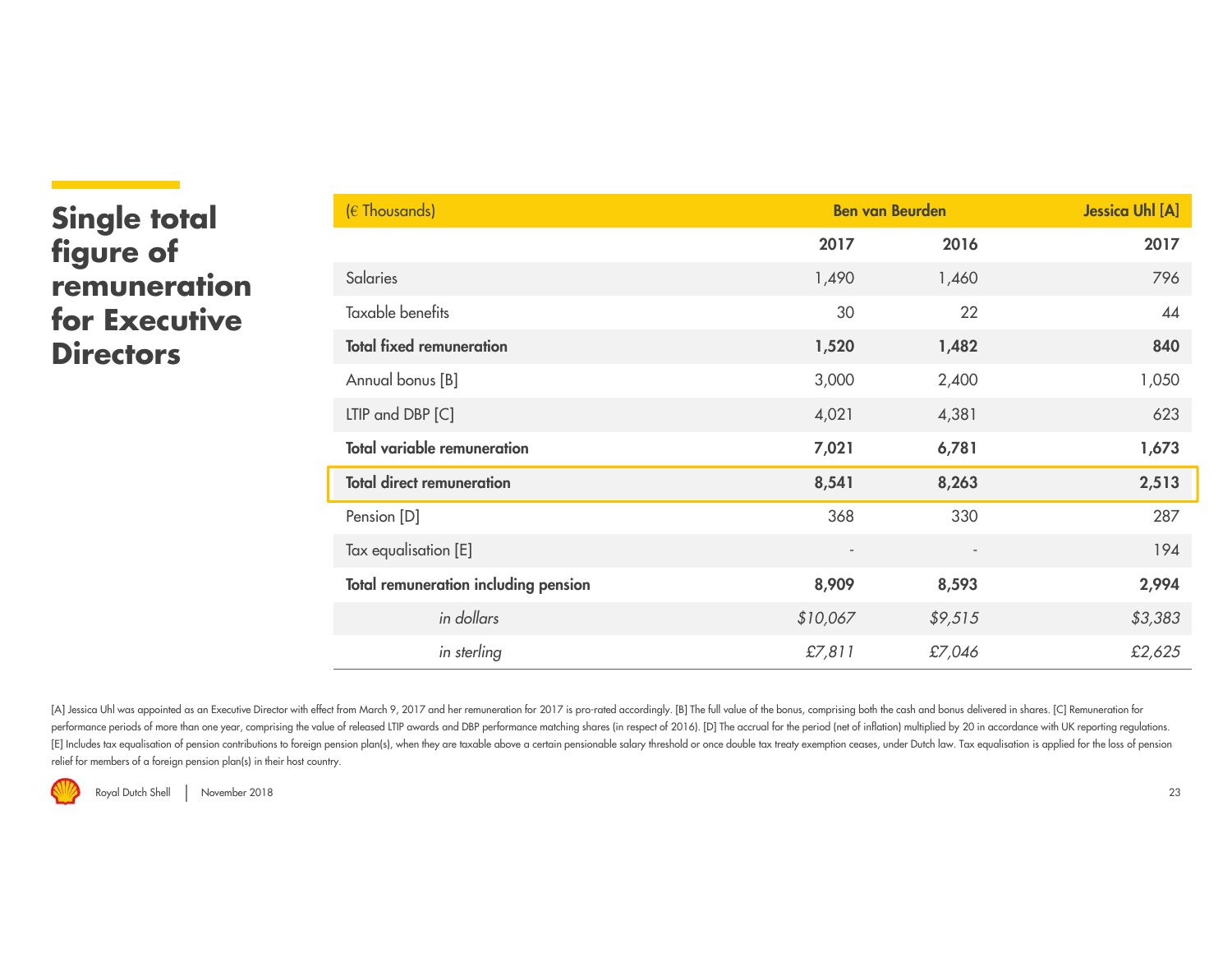## **Pay levels**

- Alignment: various pay ratio approaches indicate that Shell is in line with peers and FTSE 30 companies
- Consistency: jobs at all levels in Shell are benchmarked externally
- Competitiveness: packages are set in the context of the relevant market to ensure we attract and retain talent

![](_page_23_Figure_4.jpeg)

[A] Executive Committee excluding CEO and CFO. [B] Based on average global employment cost using employee numbers and staff costs (excluding social security costs) as disclosed in the financial statements (n.b. this is not UK requirement). [C] See "Single total figure of remuneration for Executive Directors' on page 101 of the 2017 Annual Report. [D] Calculated based on CEO pay scenarios as illustrated on page 114 of the Annual Report agains employee costs.

![](_page_23_Picture_6.jpeg)

Royal Dutch Shell November 2018